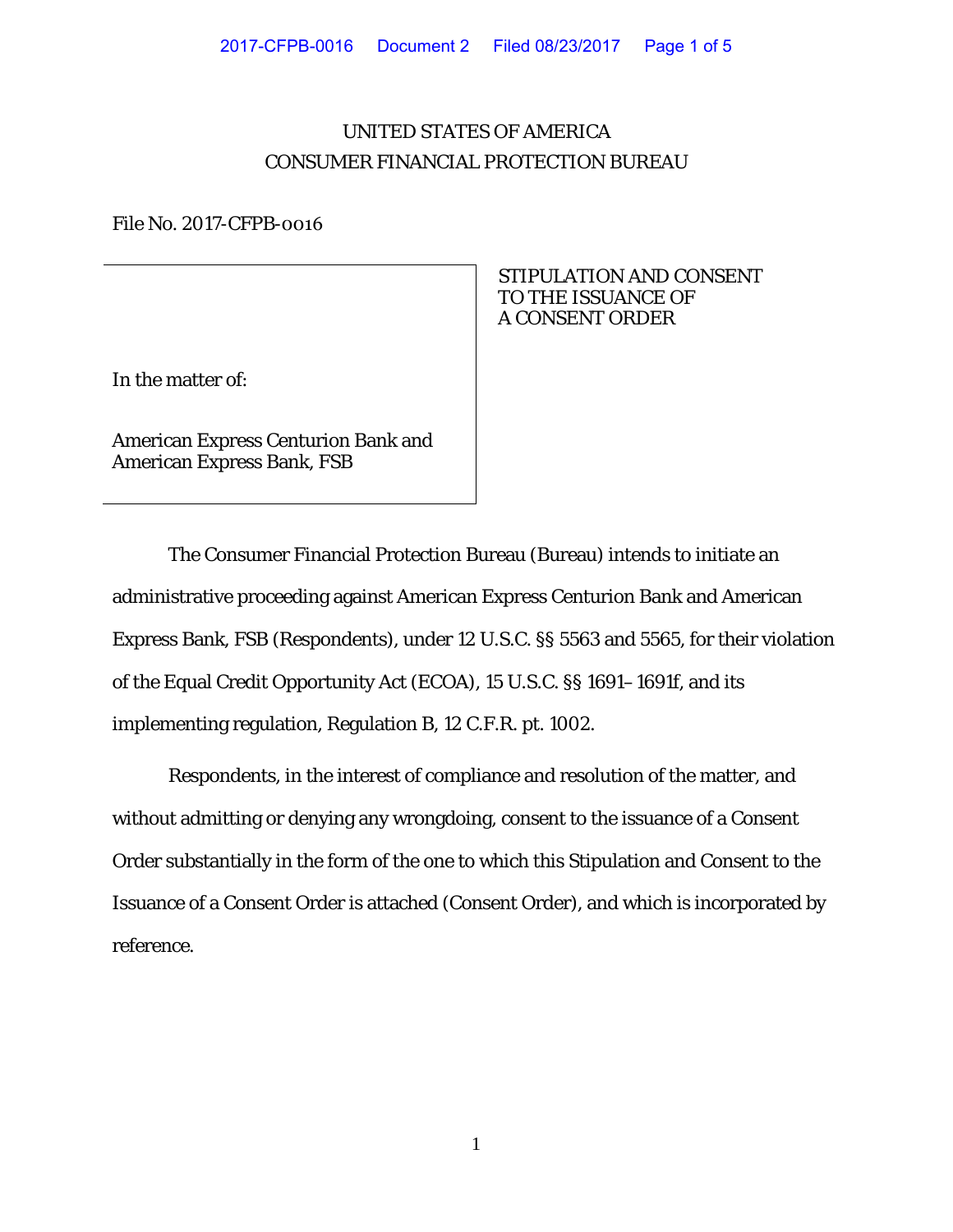In consideration of the above premises, Respondents, through their duly authorized representatives, agree to the following:

## Jurisdiction

1. The Bureau has jurisdiction over this matter under sections 1053 and 1055 of the Consumer Financial Protection Act (CFPA), 12 U.S.C. §§ 5563, 5565.

## Consent

- 2. Respondents agree to the issuance of the Consent Order, without admitting or denying any of the findings of fact or conclusions of law, except that Respondents admit the facts necessary to establish the Bureau's jurisdiction over Respondents and the subject matter of this action.
- 3. Respondents agree that the Consent Order will be deemed an "order issued with the consent of the person concerned" under 12 U.S.C. § 5563(b)(4), and agree that the Order will become a final order, effective upon issuance, and will be fully enforceable by the Bureau under 12 U.S.C. §§ 5563(d)(1) and 5565.
- 4. Respondents voluntarily enter into this Stipulation and Consent to the Issuance of a Consent Order.
- 5. The Consent Order resolves only Respondents' potential liability for law violations that the Bureau asserted or might have asserted based on the practices described in Section IV of the Consent Order, to the extent such practices occurred before the Effective Date and the Bureau knows about them as of the Effective Date. Respondents acknowledge that no promise or representation has been made by the Bureau or any employee, agent, or representative of the Bureau, about any liability outside of this action that may have arisen or may arise from the facts underlying this action or immunity from any such liability.

2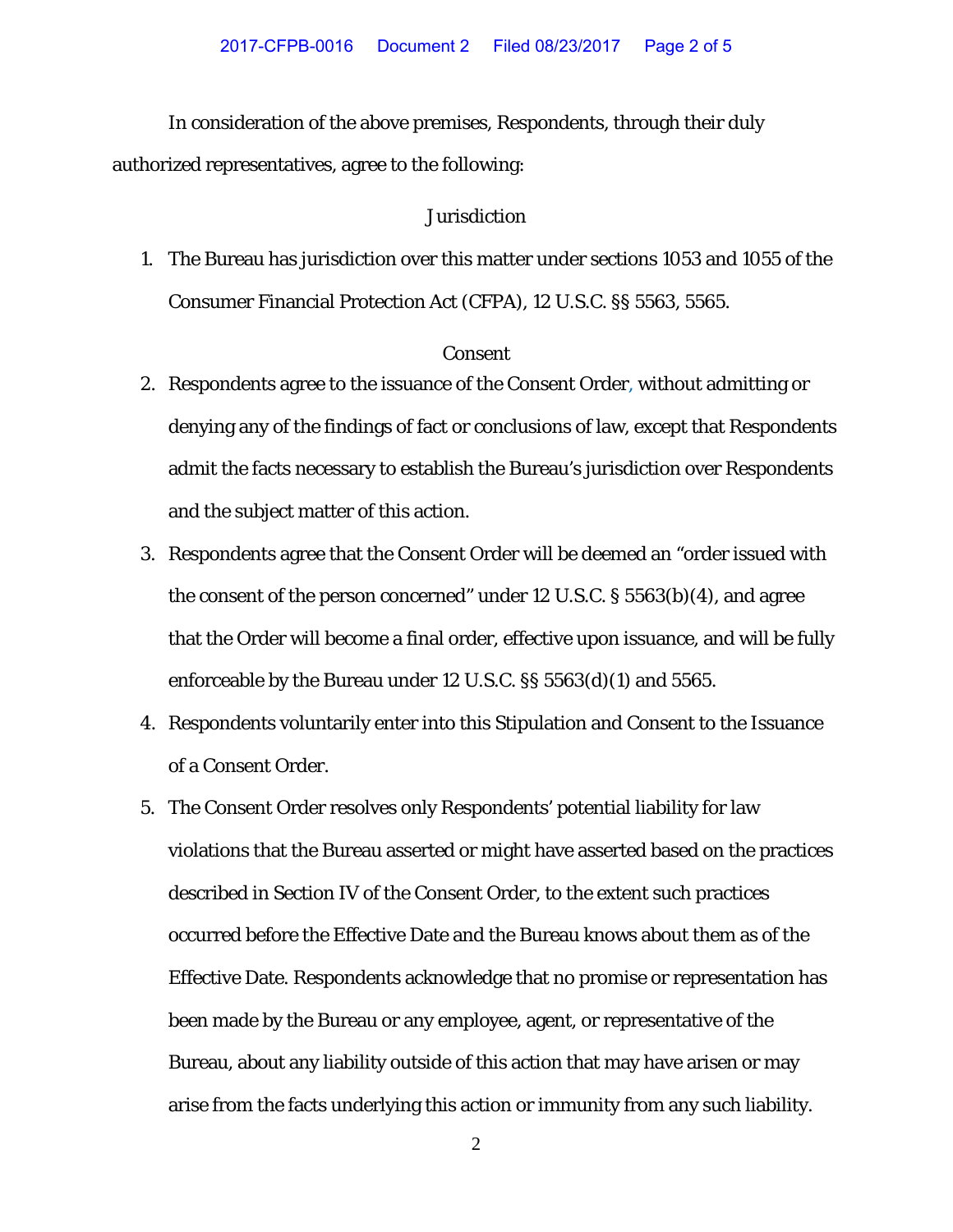- 6. Respondents agree that the facts described in Section IV of the Consent Order will be taken as true and be given collateral estoppel effect, without further proof, in any proceeding before the Bureau to enforce the Consent Order, or in any subsequent civil litigation by the Bureau to enforce the Consent Order or its rights to any payment or monetary judgment under the Consent Order.
- 7. The terms and provisions of this Stipulation and the Consent Order will be binding upon, and inure to the benefit of, the parties hereto and their successors in interest.
- 8. Respondents agree that the Bureau may present the Consent Order to the Bureau Director for signature and entry without further notice.

## Waivers

- 9. Respondents, by consenting to this Stipulation, waive:
	- a. Any right to service of the Consent Order, and agree that issuance of the Consent Order will constitute notice to Respondents of its terms and conditions;
	- b. Any objection to the jurisdiction of the Bureau, including, without limitation, under section 1053 of the CFPA, 12 U.S.C. § 5563;
	- c. The rights to all hearings under the statutory provisions under which the proceeding is to be or has been instituted; the filing of proposed findings of fact and conclusions of law; proceedings before, and a recommended decision by, a hearing officer; all post-hearing procedures; and any other procedural right available under section 1053 of the CFPA, 12 U.S.C. § 5563, or 12 CFR pt. 1081;
	- d. The right to seek any administrative or judicial review of the Consent Order;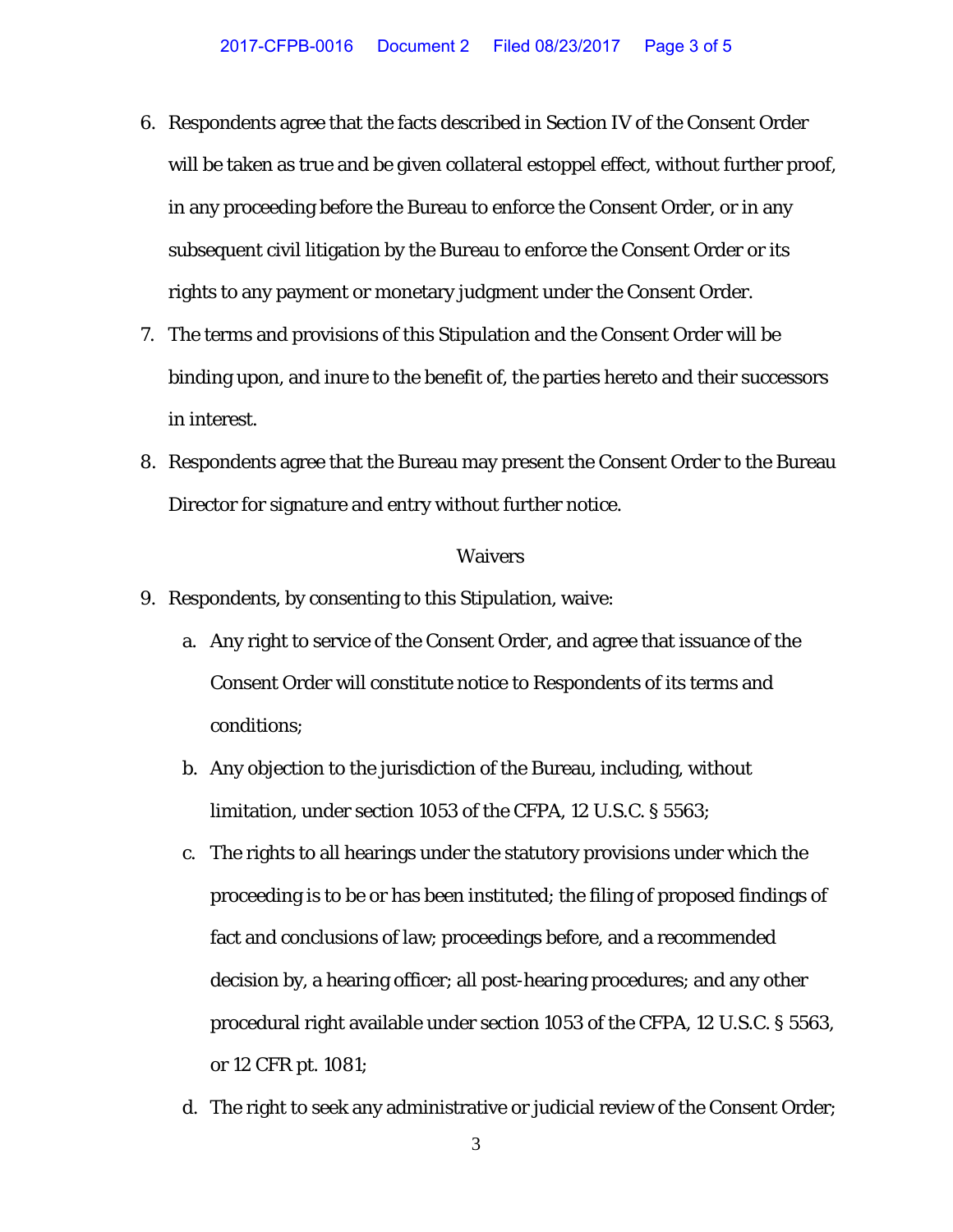- e. Any claim for fees, costs or expenses against the Bureau, or any of its agents or employees, and any other governmental entity, related in any way to this enforcement matter or the Consent Order, whether arising under common law or under the terms of any statute, including, but not limited to the Equal Access to Justice Act and the Small Business Regulatory Enforcement Fairness Act of 1996; for these purposes, Respondents agree that Respondents are not the prevailing party in this action because the parties have reached a good faith settlement;
- Any other right to challenge or contest the validity of the Consent Order; f.
- g. Such provisions of the Bureau's rules or other requirements of law as may be construed to prevent any Bureau employee from participating in the preparation of, or advising the Director as to, any order, opinion, finding of fact, or conclusion of law to be entered in connection with this Stipulation or the Consent Order; and
- h. Any right to claim bias or prejudgment by the Director based on the consideration of or discussions concerning settlement of all or any part of the proceeding.

AMERICAN EXPRESS CENTURION BANK BY:

 $8.16.17$ 

Date

**Robert Garinger** President and CEO, American Express Centurion Bank